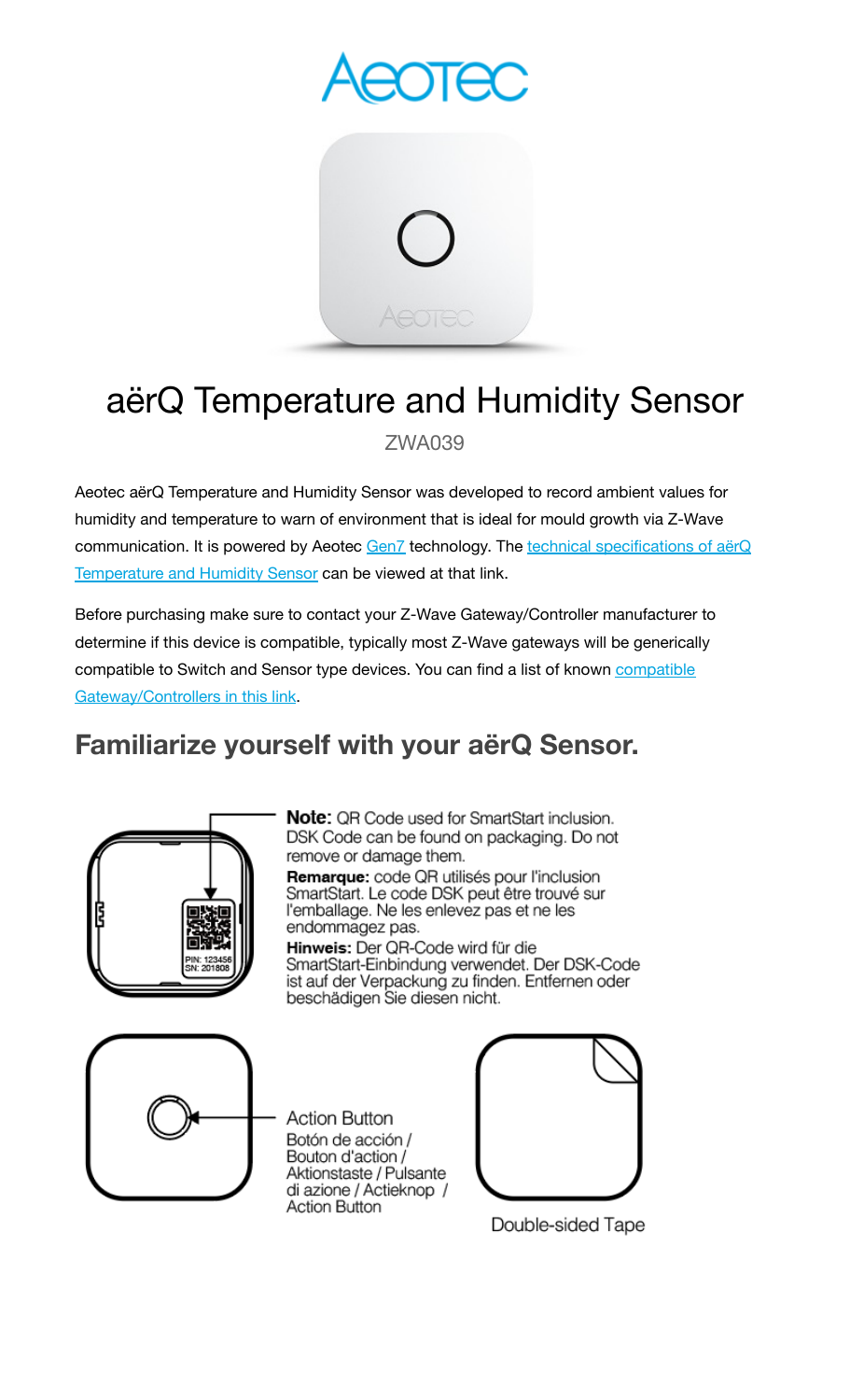# **Package Contents**

- 1x aërQ Temperature and Humidity Sensor
- 1x Battery typ CR2477H 3V
- 1x Paper guide
- 1x Double-sided Tape.

# **Button Functions.**

The Environment Sensor must support the following button functions.

| <b>Push Type</b>              | <b>Function</b>                                                  | <b>Description</b>                                                                                                                                                                                                                                                                                                                                                                                                                                                                                                                                    |
|-------------------------------|------------------------------------------------------------------|-------------------------------------------------------------------------------------------------------------------------------------------------------------------------------------------------------------------------------------------------------------------------------------------------------------------------------------------------------------------------------------------------------------------------------------------------------------------------------------------------------------------------------------------------------|
| Long Press<br>10 <sub>s</sub> | Reset                                                            | Initiates Device Reset Locally. The Green LED will flash<br>once every seconds for 5 seconds.                                                                                                                                                                                                                                                                                                                                                                                                                                                         |
|                               |                                                                  | <b>Success:</b> If ending LED is green after 10 seconds, the<br>factory reset was a success.                                                                                                                                                                                                                                                                                                                                                                                                                                                          |
|                               |                                                                  | <b>Failure:</b> If ending LED is red after 10 seconds, the<br>factory reset was a failure.                                                                                                                                                                                                                                                                                                                                                                                                                                                            |
| <b>Short Press</b>            | <b>Ideal Mould</b><br>environment<br>sense and<br>Wakeup Report. | <b>Ideal Mould Environment sense: Force an immediate</b><br>measurement of the environment and change<br>indication based on the danger level from temperature<br>and humidity levels. If humidity levels are high enough,<br>the aërQ sensor will report Binary Sensor Report to<br>indicate that.<br><b>Wakeup Report:</b> A Wakeup Report will be sent to the<br>Z-Wave controller/hub to allow queued commands to<br>be sent to aërQ sensor.<br>If using selective reporting, temperature and humidity<br>will update using the threshold levels. |
| 3 x Short<br>Press            | Sequence                                                         | Used to pair or unpair the aërQ Temperature and<br>Humidity Sensor.                                                                                                                                                                                                                                                                                                                                                                                                                                                                                   |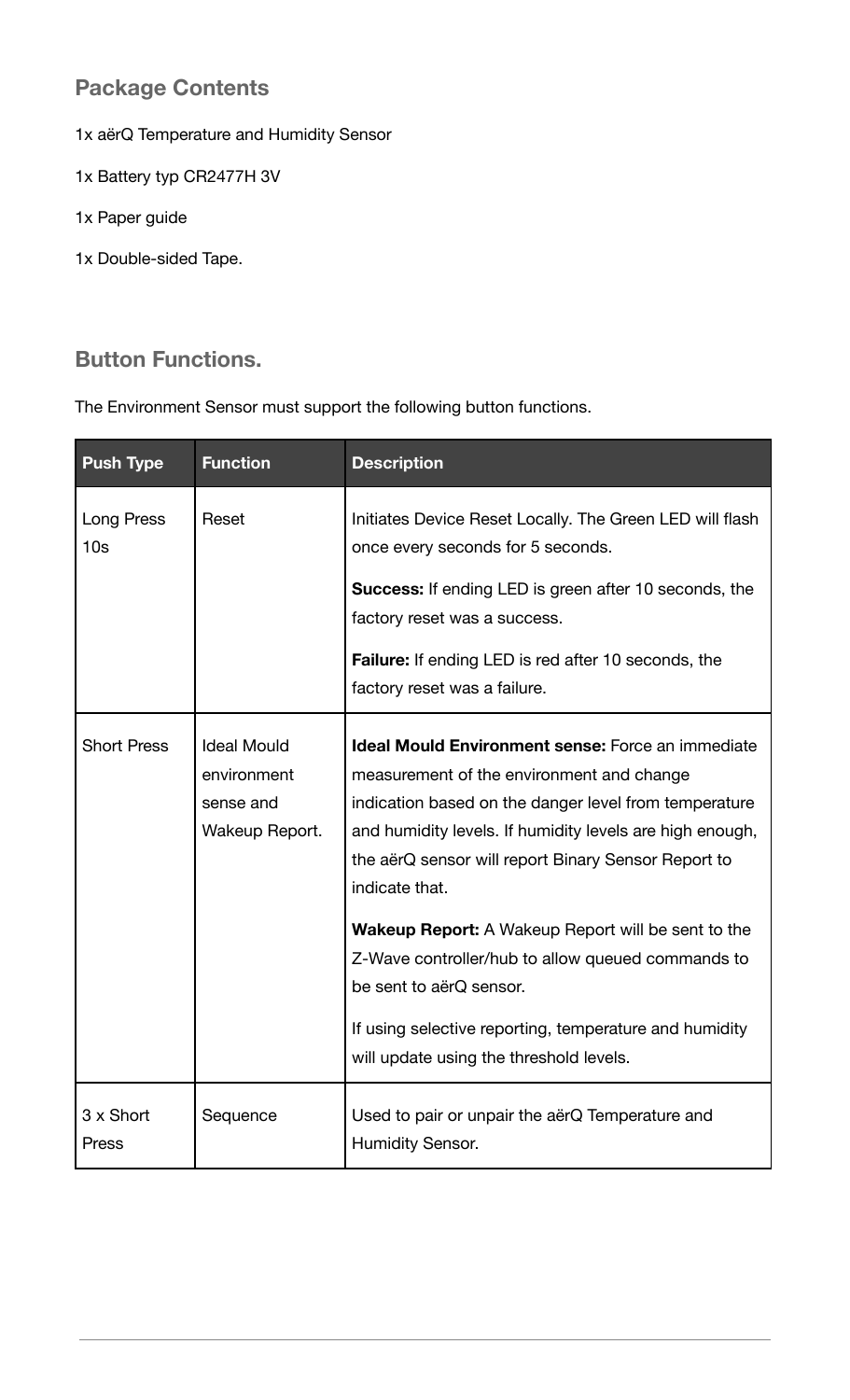# **Quick Start.**

Getting your aërQ Sensor up and running is as simple as installing it and linking it to your Z-Wave network. The following instructions tell you how to add your aërQ Sensor to your Z-Wave network using an existing gateway.

### **How to open aërQ Sensor.**

There are 2 small indented arrows on the side of your aërQ Sensor that indicate where you need to push in in order to open up aerQ Sensor.

- 1. Find the 2 indented arrows along the side of your aerQ Sensor.
- 2. Place your thumb and index finger on the 2 indented arrows and push in.
	- **If attached to a wall** pull the aerQ sensor which will separate it from the bottom hald.
	- **If not attached to a wall** use your other hand to grip the bottom half of the sensor and pull the 2 sides apart, the 2 halfs will split apart.

# **Remove the battery tab.**

aërQ Sensor has a battery tab in this unit to keep the unit from utilizing the battery when it is first purchased. Make sure that you remove this tab before you continue with the installation.

- 1. Open up the aërQ Sensor to expose the battery.
	- **EXEL Arror** Locate the indented arrows and grip the top and bottom half and pull them apart.
- 2. Remove the battery and the battery block tab from the unit.
- 3. Recycle or trash the battery block tab.
- 4. Replace the battery back into its hardware with + side facing outwards.

## **Installation of aërQ Sensor.**

aërQ Sensor utilizes double-sided adhesive tape to allow you to mount aërQ Sensor onto any flat surface.

- 1. Place the double-sided adhesive on the bottom of aërQ Sensor
- 2. Choose a place to stick aërQ Sensor and firmly press down to finish the mounting installation.
- 3. Remove aërQ Sensor from its mount to prepare aërQ Sensor for pairing.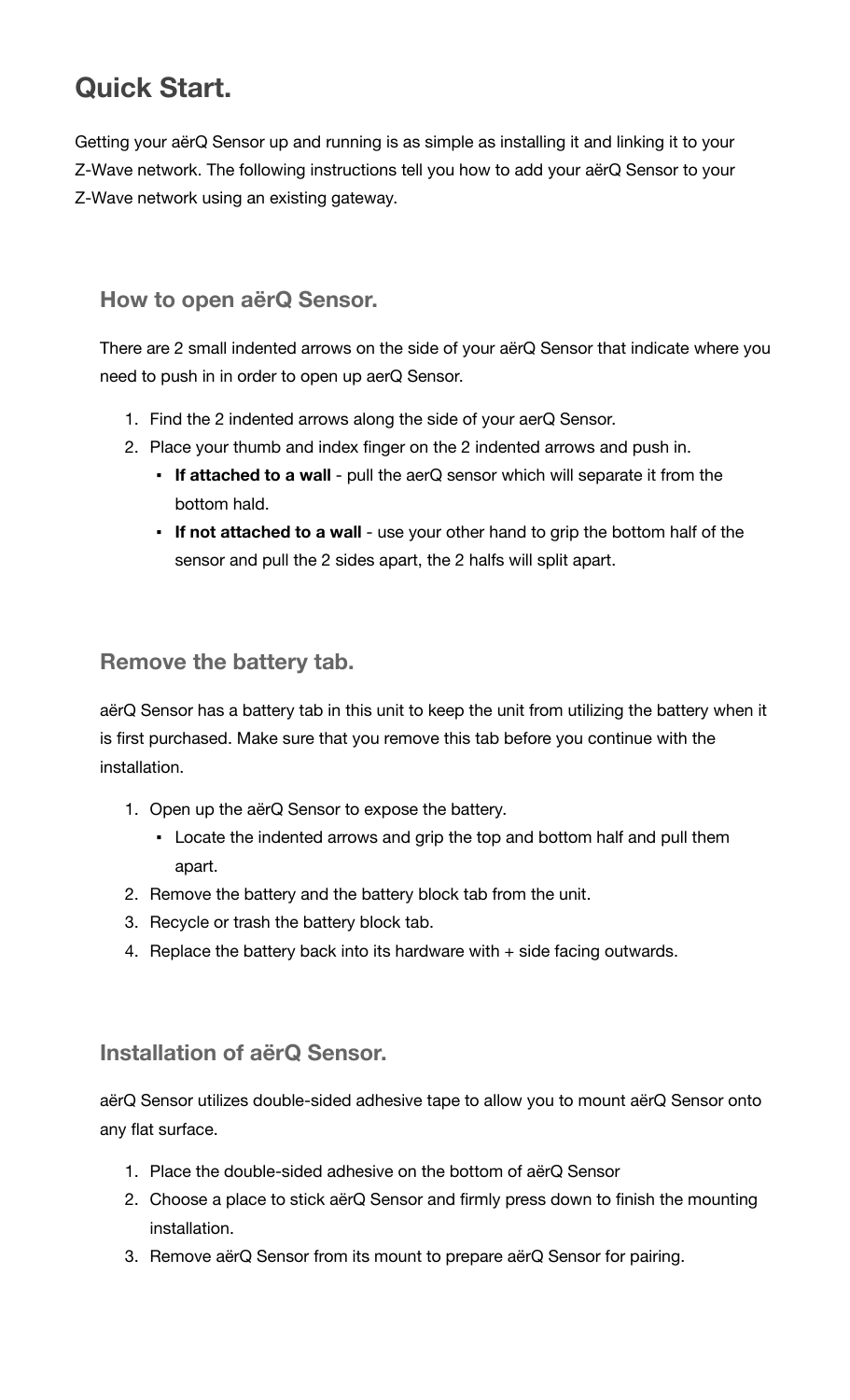# **Using an existing gateway.**

### **SmartStart Inclusion.**

You can use this method of inclusion only if your Z-Wave gateway/controller/hub supports SmartStart.

- 1. Open up your Z-Wave gateway/controller/hub interface.
- 2. Select SmartStart inclusion. (Please refer to your controller/gateway manual on how to do this).
- 3. Scan the QR code located on the aërQ Sensor.
- 4. Within 10 minutes after powering your aërQ Sensor, it will automatically get included into your Z-Wave gateway/controller/hub.

**Classic Inclusion**

Use this method if SmartStart is not supported by your Z-Wave gateway/controller/hub.

- 1. Place your gateway or controller into Z-Wave pair or inclusion mode. (Please refer to your controller/gateway manual on how to do this).
- 2. Tap the Tamper Switch on aërQ Sensor 3x times within 1 second.
- 3. Your gateway should confirm if aërQ Sensor is successfully included into your network.
- 4. Place the aërQ Sensor on the mounting base.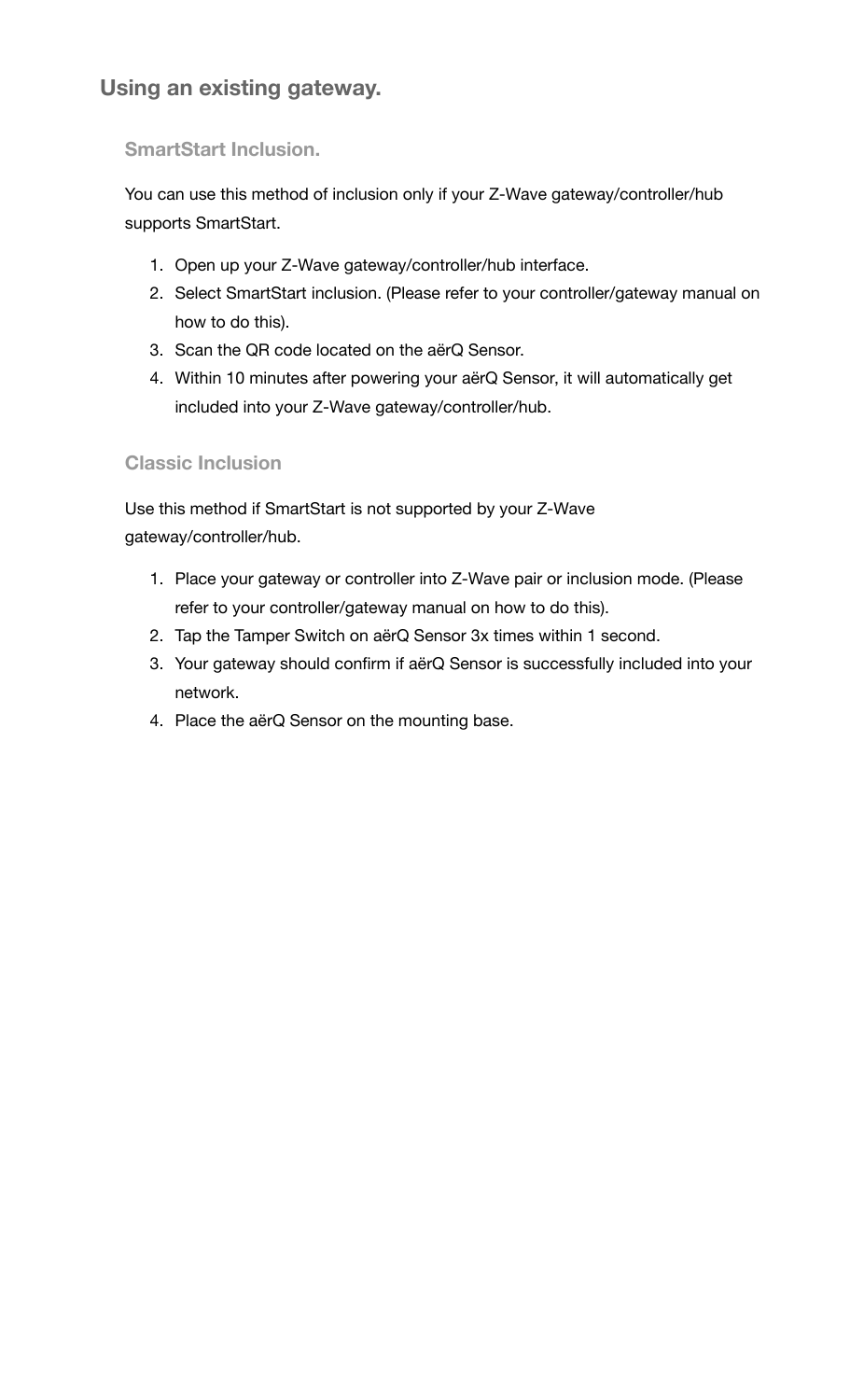# **Product Usage.**

This device will start monitoring all air parameters once paired to your Z-Wave network. The measurement of air happens once every 15 minutes, while tapping the Tamper Switch once will force an immediate measurement and change indication based on the danger level.

**LED Indicators.**

aërQ Sensors LED indications when powered and in use.

**When Unpaired.**

Red and Green LED blink every second - Entered pairing process (you may not see this if gateway and aërQ Sensor sync quickly together)

Solid Green LED for 1.5 seconds - successful pair.

Solid Red LED for 1.5 seconds - failed pair upon timeout.

**When Paired.**

Green LED - Environment is good.

Red LED - Environment is ideal for mould growth.

Red blinks 3 times, Green blinks once - Low battery.

**Reported Sensors.**

Humidity: +/- 3 % on relative humidity, +/-1 %

Hysteresis Temperature: 0 ... 65 °C +/- 1 Kelvin

Dew Point: 0 ... 65 °C +/- 1 Kelvin (calculated from other sensor values)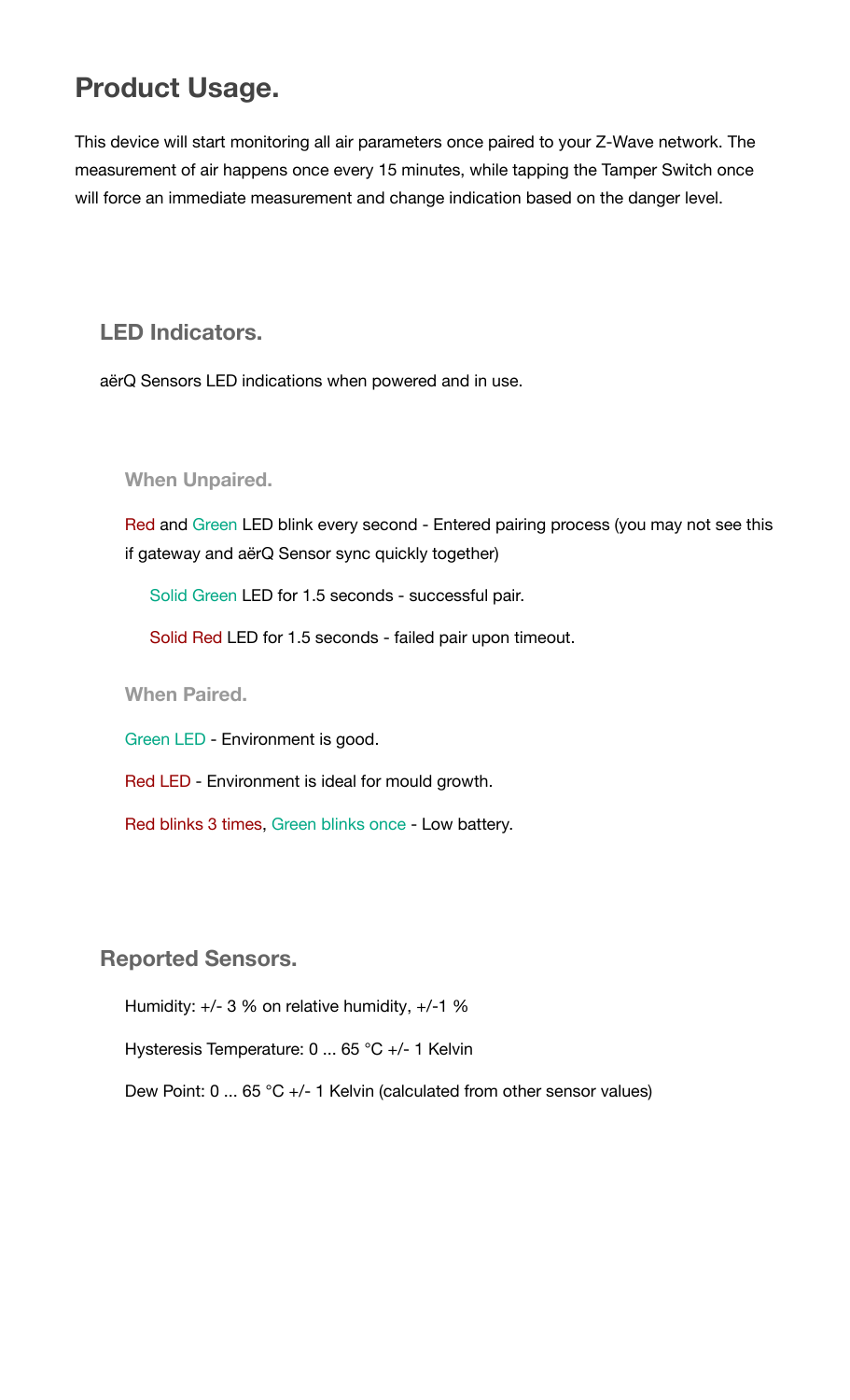### **Wireless Reports and Command Class.**

The measured values of Humidity and Temperature are reported to your Z-Wave gateway, below are the primary command class used to report the sensor values.

#### **Main Command Classes and Descriptions.**

Each command class will output specific values to your Z-Wave gateway, below is a brief sliver of information that should be displayed in your controller if it is supported.

#### **Binary Sensor V2**

Reports ON / 0xFF if humidity is greater than 70%.

Reports OFF / 0x00 if humidity is less than 70%.

#### **Multilevel Sensor V11**

#### **Air temperature**

Scale = Celcius

Precision = 1

 $Size = 2$ 

#### **Humidity**

Scale = Percentage

Precision  $= 0$ 

 $Size = 2$ 

#### **Dew Point**

Scale = Celcius

Precision  $= 1$ 

 $Size = 2$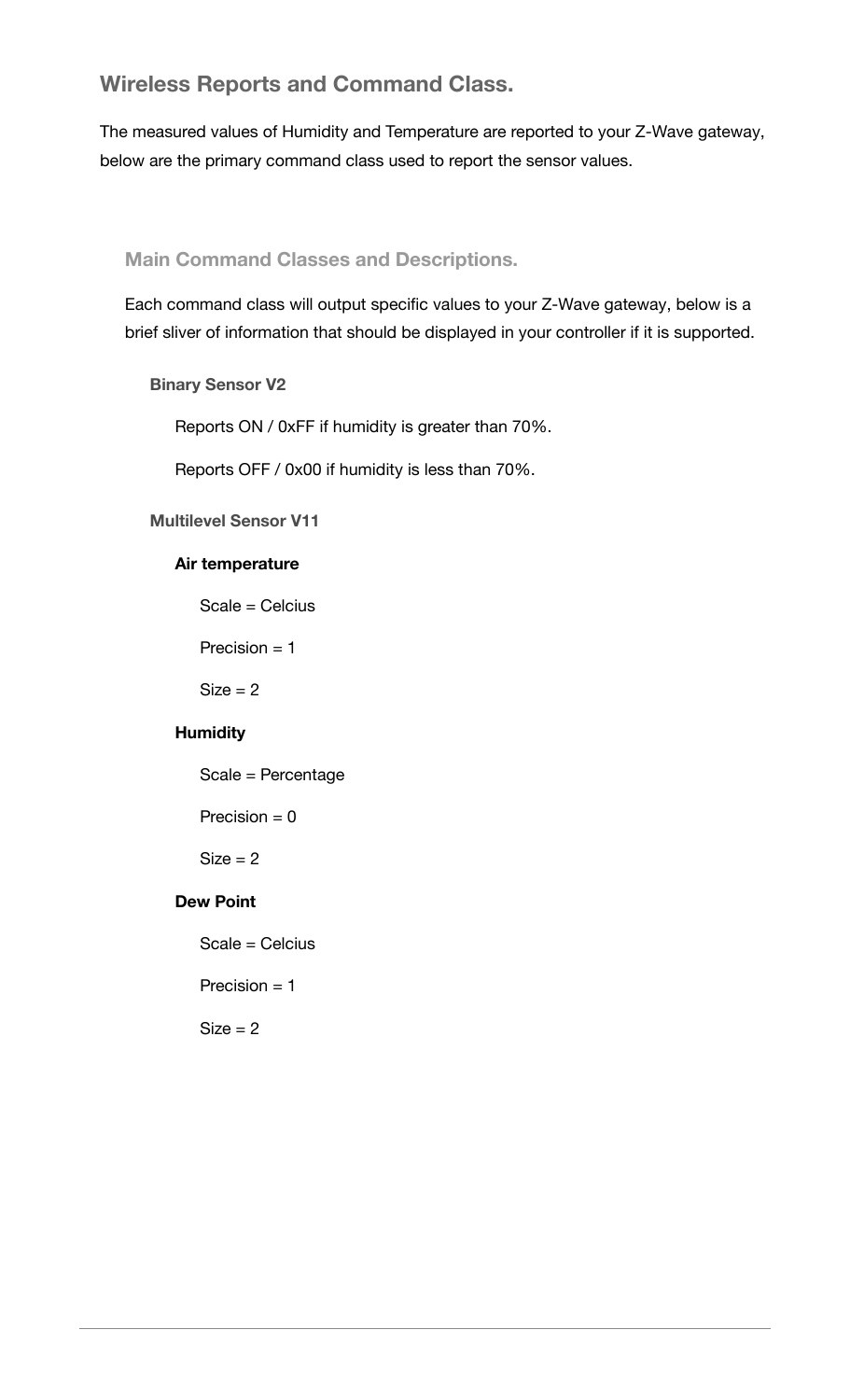# **Advanced functions.**

# **Communication with a Sleeping device (Wakeup).**

This device is battery operated and utilizes a deep sleep state most of the time to save battery life. Communication with the device is limited. In order to communicate with the aërQ Sensor, a Z-Wave controller is needed in the network.

This device will wakeup regularly and report a wakeup state by sending out a Wakeup Report. The controller can then send out queued commands for the aërQ Sensor to control it before it goes back to sleep.

If the device was included by a Z-Wave controller, the controller will usually perform all necessary configurations. The wakeup interval is a trade-off between maximal battery lifetime and the desired responses of the device.

#### **Steps to Wakeup aërQ Sensor:**

- 1. Unlatch aërQ Sensor from its mounting base.
- 2. Tap the button once to wakeup aërQ Sensor.

### **Removing your aërQ Sensor from a Z-Wave network.**

aërQ Sensor can be removed from your Z-Wave network at any time. You'll need to use an existing Z-Wave network to do this and the following instructions which will tell you how to do this using your existing Z-Wave Network.

This method can be used with any Primary Z-Wave Controller even if it is not directly paired to aërQ Sensor.

#### **Using an existing gateway.**

- 1. Place your gateway or controller into Z-Wave unpair or exclusion mode. (Please refer to your controller/gateway manual on how to do this)
- 2. Tap the button on aërQ Sensor 3x times within 1 second.
- 3. Your gateway should confirm if aërQ Sensor is successfully excluded from your network.

The LED of aërQ Sensor will blink its red LED once per a second to confirm it is ready to be paired again.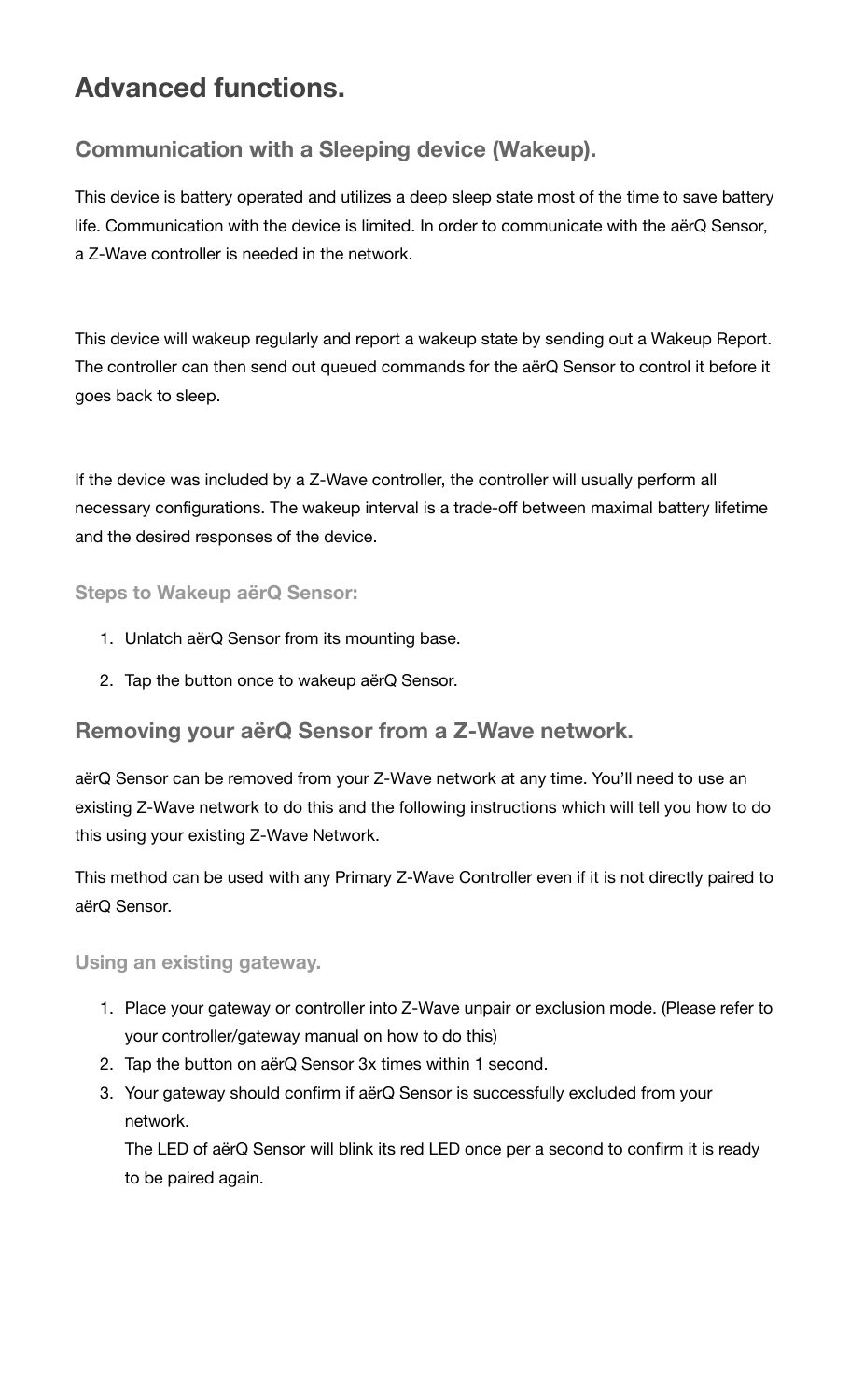# **Manually Factory reset aërQ Sensor.**

This device also allows being reset without any involvement of a Z-Wave controller. This procedure should only be used when the primary controller is inoperable otherwise your controller will be left with a phantom node that does not exist.

1. Push the button of aërQ Sensor for 20 seconds.

# **Association Groups.**

Group Association is a specific function in Z-Wave that allows you to tell aërQ Sensor who it can speak to. Some devices may only have 1 group association meant for the gateway, or multiple group associations that can be used for specific events. This type of function isn't used too often, but when it is available, you may be able to use it to directly communicate to Z-Wave devices instead of controlling a scene within a gateway which can have unforeseen delays.

Some gateways have the ability to set Group Associations to devices that have these special events and functions. Typically this is used to allow your gateway to update the status of aërQ Sensor instantly.

By default, your primary gateway should have been associated with aërQ Sensor automatically during the pairing of your Siren. For any case you have a Secondary Z-Wave Controller, you'll need to associate it to your aërQ Sensor in order for your secondary controller to update its status.

|                | <b>Group Number Maximum Nodes</b> | <b>Description</b>          | <b>Parameter # Reference</b> |
|----------------|-----------------------------------|-----------------------------|------------------------------|
|                | 5                                 | Lifeline                    | N/A                          |
| $\overline{2}$ | 5                                 | Temperature High Trigger    | 5, 10                        |
| 3              | 5                                 | Temperature Low Trigger     | 6, 9                         |
| 4              | 5                                 | Humidity High Trigger       | 7, 12                        |
| 5              | 5                                 | <b>Humidity Low Trigger</b> | 8, 11                        |
| 6              | 5                                 | Air Temperature             | N/A                          |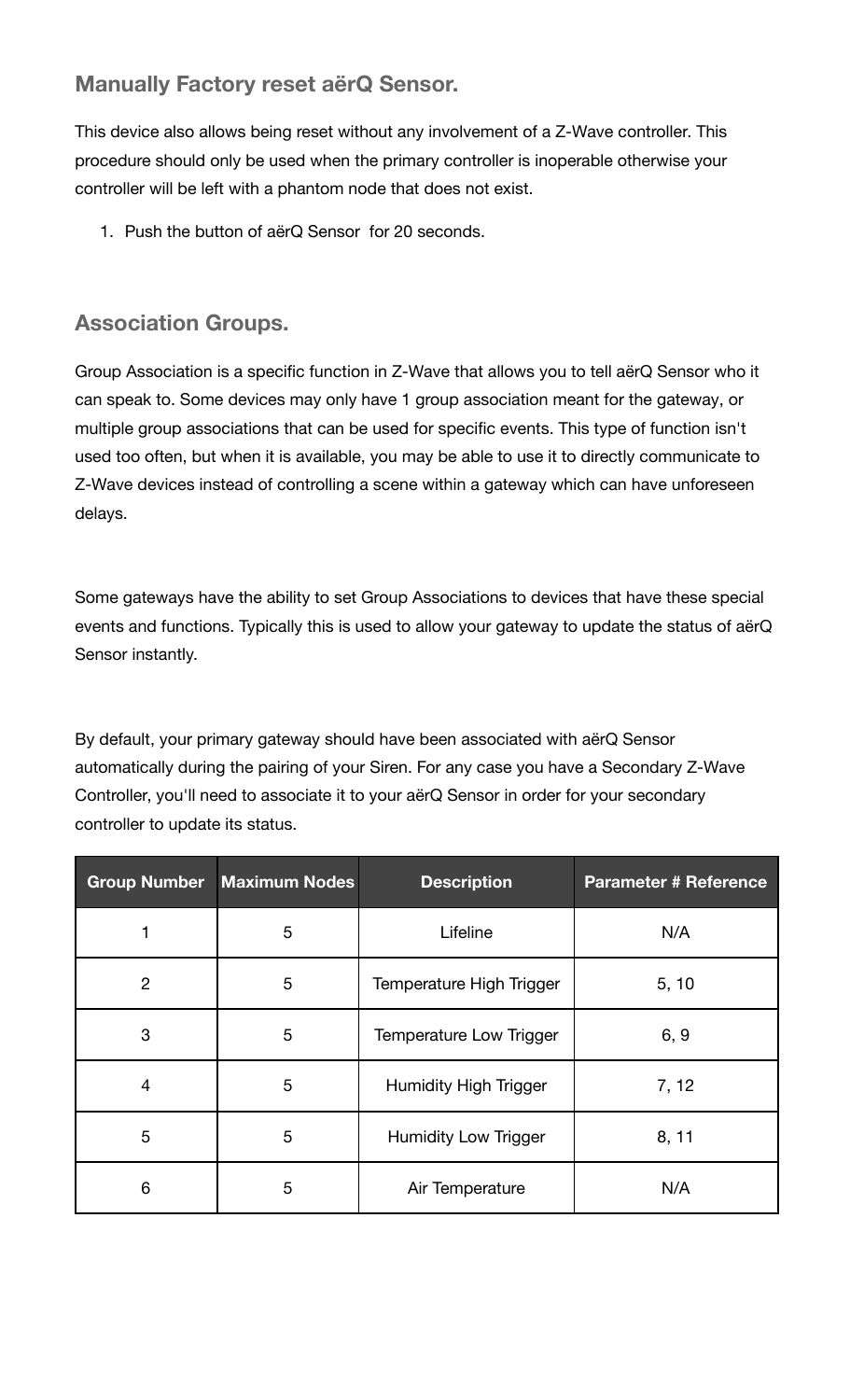# **Configuration Parameters.**

**Parameter 1: Minimum Temperature change to report.**

*This value defines the minimum change of temperature to cause an unsolicited report of humidity to the central controller using Lifeline.*

*If the value is set to 0, there will be no reports sent to the controller, when the temperature changes. However, periodic reports, managed by configuration parameter 4, may still be active.*

*Temperature is checked once every 15 minutes to determine if it should be reported based on this setting.*

Size: 1 Byte, Default Value: 20

| <b>Setting</b> | <b>Description</b> |
|----------------|--------------------|
| $1 - 100$      | $1/10$ degree      |
|                | disabled           |

**Parameter 2: Minimum humidity change to report.**

*This value defines the minimum change of humidity to cause an unsolicited report of humidity to the central controller using Lifeline.*

*If the value is set to 0, there will be no reports sent to the controller, when the humidity changes.*

*However, periodic reports, managed by configuration parameter 4, may still be active. Humidity is checked once every 15 minutes to determine if it should be reported based on this setting.*

Size: 1 Byte, Default Value: 7

| Setting | <b>Description</b> |
|---------|--------------------|
| 1 - 20  | %                  |
|         | disabled           |

**Parameter 4: Periodic Reports.**

*This parameter defines the time interval to send an unsolicited report.*

*If the value is set to 0, there will be no periodic reports sent to the controller. However, reports on temperature/humidity changes, managed by configuration parameters 1 and 2, may still be active.*

Size: 2 Byte, Default Value: 43200

| <b>Setting</b> | <b>Description</b> |
|----------------|--------------------|
| $900 - 65535$  | Seconds            |
| 0              | disabled           |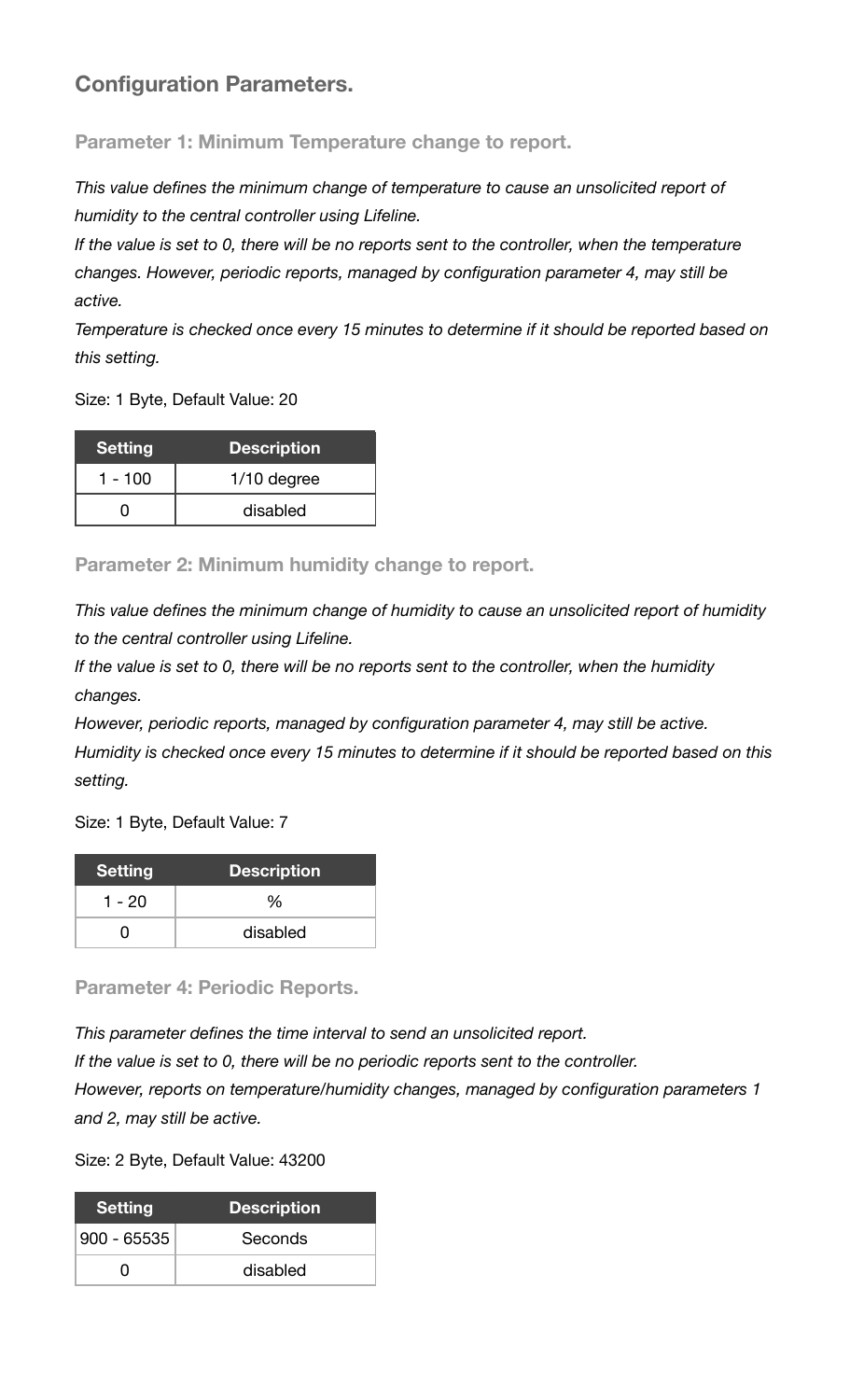**Parameter 5: Temperature Upper Watermark value.**

*This parameter defines a temperature.*

*If the measured temperature surpasses this watermark a BASIC command is sent into Association Group 2.*

*The value of BASIC SET is defined by parameter 10.*

Size: 2 Byte, Default Value: 0

| Setting    | <b>Description</b> |
|------------|--------------------|
| $1 - 1000$ | $1/10$ degree      |
| 0          | disabled           |

**Parameter 6: Temperature Lower Watermark value.**

*This parameter defines a temperature.*

*If the measured temperature dropps below this watermark a BASIC command is sent into Association Group 3.*

*The value of BASIC SET is defined by parameter 9.*

Size: 2 Byte, Default Value:

| <u> S</u> etting | <b>Description</b> |
|------------------|--------------------|
| $200 - 1000$     | $1/10$ degree      |
| O                | disabled           |

**Parameter 7: Humidity Upper Watermark value.**

*This parameter defines the relative humidity.*

*If the measured relative humidity surpasses this watermark a BASIC command is sent into Association Group 4.*

*The value of BASIC SET is defined by parameter 12.*

Size: 1 Byte, Default Value: 0

| Setting    | <b>Description</b> |
|------------|--------------------|
| $10 - 100$ | %                  |
|            | disabled           |

**Parameter 8: Humidity Lower Watermark value.**

*This parameter defines a relative humidity.*

*If the measured temperature drops below this relative humidity a BASIC command is sent into Association Group 5.*

*The value of BASIC SET is defined by parameter 11.*

Size: 1 Byte, Default Value:

| <b>Setting</b> | <b>Description</b> |
|----------------|--------------------|
| 1 - 90         | %                  |
|                | disabled           |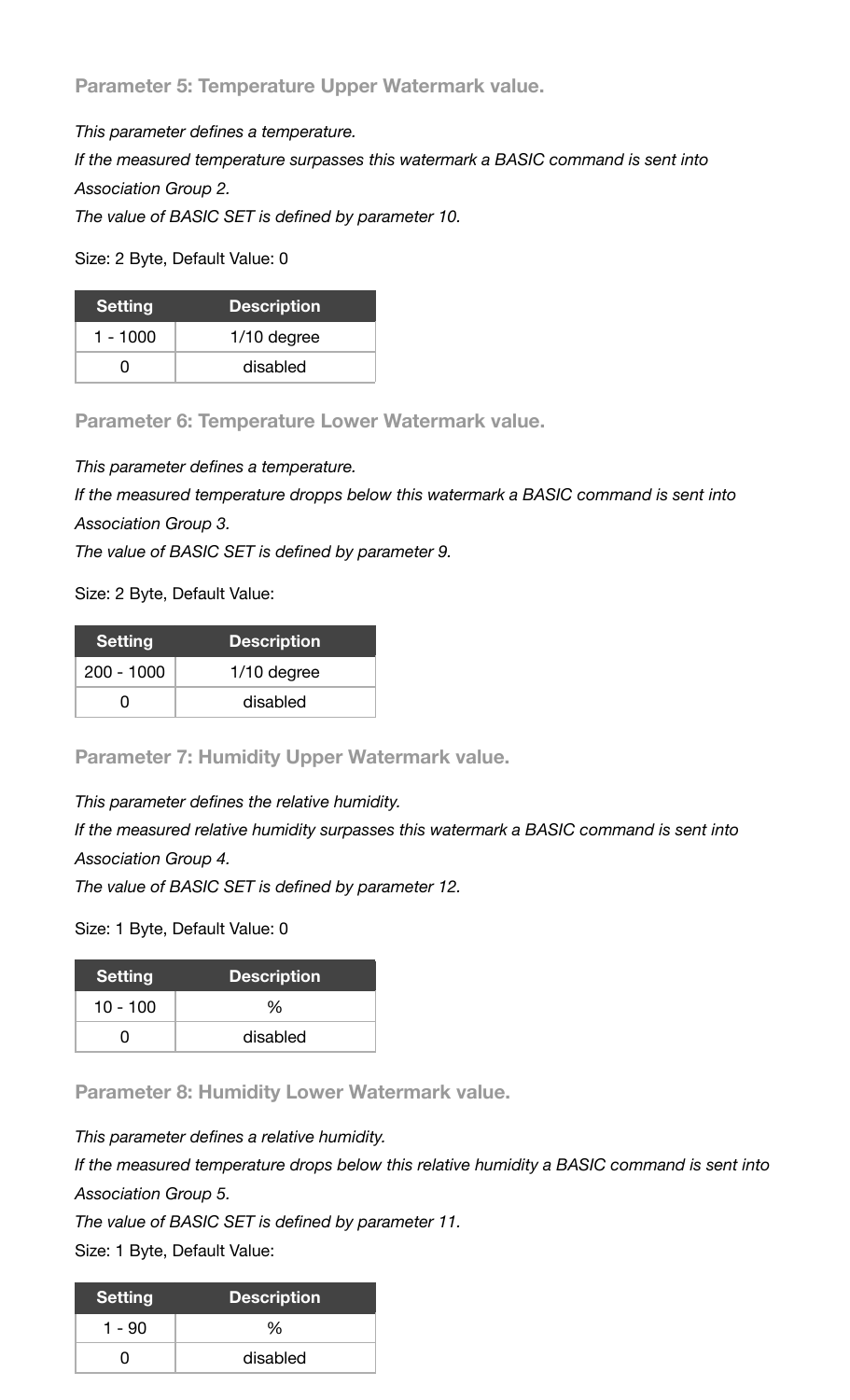**Parameter 9: Low Temperature Trigger BASIC Set Command Value.**

*This defines what BASIC SET command value shall be sent out into association group 3. Value meaning:*

*255 = ON.*

*0 = OFF.*

*1 - 100 = Defines a level between 0 - 100% if controlling dimmers.*

Size: 1 Byte, Default Value: 255

| <b>Setting</b> | <b>Description</b> |
|----------------|--------------------|
| $0 - 255$      | Value              |

**Parameter 10: High Temperature Trigger BASIC Set Command Value**

*This defines what BASIC SET command value be sent out into association group 2. Value meaning:*

*255 = ON.*

*0 = OFF.*

*1 - 100 = Defines a level between 0 - 100% if controlling dimmers.*

Size: 1 Byte, Default Value: 0

| Setting   | <b>Description</b> |
|-----------|--------------------|
| $0 - 255$ | Value              |

**Parameter 11: Low Humidity Trigger BASIC Set Command Value.**

*This defines what BASIC SET command value shall be sent out into association group 5. Value meaning:*

*255 = ON.*

*0 = OFF.*

*1 - 100 = Defines a level between 0 - 100% if controlling dimmers.*

Size: 1 Byte, Default Value: 255

| <b>Setting</b> | <b>Description</b> |
|----------------|--------------------|
| 0 - 255        | Value              |

**Parameter 12: High Humidity Trigger BASIC Set Command Value.**

*This defines what BASIC SET command value shall be sent out into association group 4. Value meaning:*

*255 = ON.*

*0 = OFF.*

*1 - 100 = Defines a level between 0 - 100% if controlling dimmers.*

Size: 1 Byte, Default Value: 0

| <b>Setting</b> | <b>Description</b> |
|----------------|--------------------|
| $0 - 255$      | Value              |